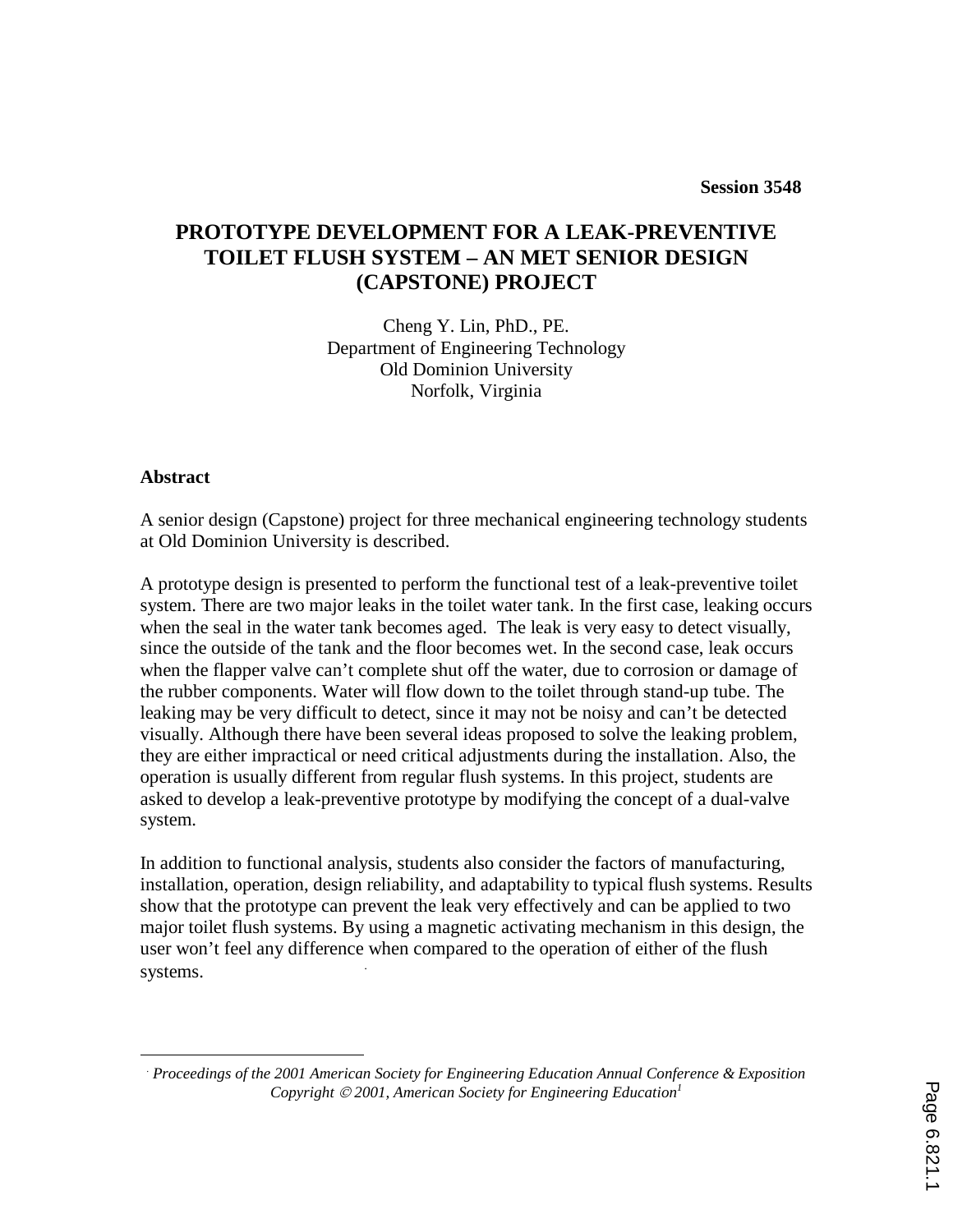# **I. Introduction**

A very important part of engineering technology education is the use of senior design (capstone) projects to provide students with the opportunity to apply knowledge gained in other courses to solve a design problem. Mechanical engineering technology students at Old Dominion University usually take such a course in their last semester of study. Small groups of students (usually two) work on projects identified from one of several sources. A primary source of projects is local industry, usually small in size. Many of these companies do not have the engineering staff to investigate new products or make major improvement in their manufacturing processes. Contacts with these companies may be initiated by faculty members, the company itself, the college's Technical Application Center (an in-house organization that specializes in promoting economic development for the region through matching industry needs with faculty expertise and university facilities), or by students themselves who may be working for one of the companies. While student projects may vary substantially, they must all contain certain elements: design analysis, computer generated drawings, vendor contact, literature search for products and manufacturing techniques, material selection and if possible prototype manufacture and testing. The project described in this paper was brought to the faculty member by the Technology Application Center. .

# **II. System Description**

Figure1 shows an example of a toilet flush system. When a person activates the handle on a toilet, the flapper valve (Part 3) will be opened for releasing the water to the toilet. The float (Part 1) drops and water starts to refill the tank immediately. As the level of water in the tank rises, the float also rises and eventually shuts off the water-inlet valve, which will stop further flow of water into the tank. According to the studies<sup>1,3</sup>, leaks occur during the following situations:

- (1) The rubber seal around the flapper valve loses its functionality because of aging and corrosion: With the leak water drains slowing into the toilet bowl and may go undetected for a long period of time. This problem also increases monthly water bills.
- (2) The force to push the water-stop valve (Part 5) is not enough: It may happen when the float is aged and the pivot mechanism (Parts  $4 \& 2$ ) becomes fractured. The situation will also go undetected for a long period of time before being discovered. In this case, water will leak through the stand-up tube to the toilet.
- (3) Water tank is damaged: This situation can be easily detected visually, since the floor will be wet.
- (4) The water-stop valve loses its function: In this situation, the water will keep leaking until a new valve is replaced.

 .  *Proceedings of the 2001 American Society for Engineering Education Annual Conference & Exposition Copyright 2001, American Society for Engineering Education<sup>2</sup>*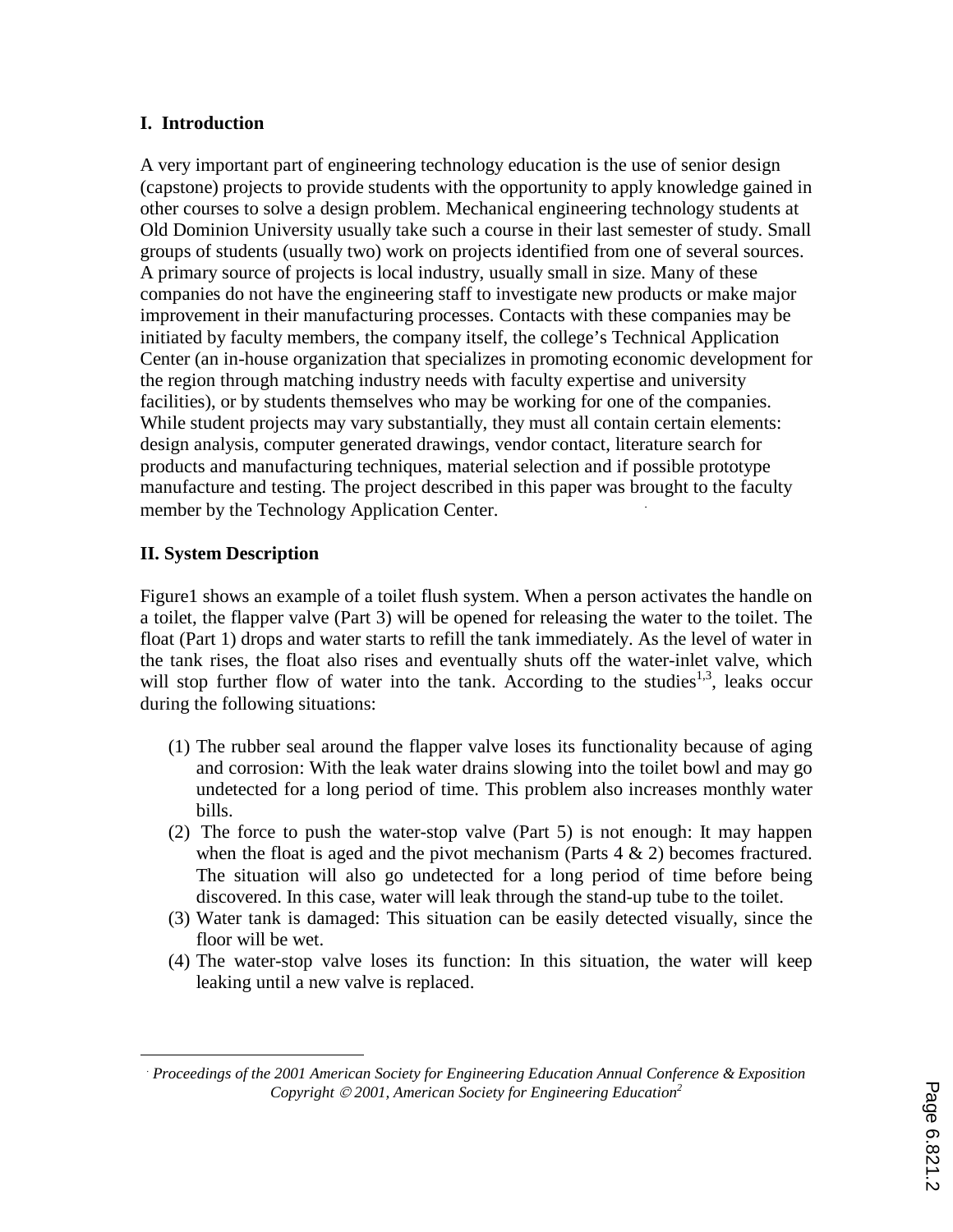If the water leak remains undetected for a long period of time, a substantial amount of water can be wasted or, worse, very extensive damage caused. Situations may be even worse in hotels or motels, where some toilets are not frequently used<sup>1</sup>. Therefore, some modifications to the current flush systems were proposed to solve the problem.



Figure 1: Example of a toilet flush system.

The student found that, according to the U.S. patents, there are three inventions presented to prevent the water leaks: (1) latch attachment for float operated valves<sup>2</sup>, as shown in Figure 2, (2) toilet tank ballcock with detent  $arm<sup>1</sup>$ , as shown in Figure 3, and (3) dualvalve control system, as shown in Figure 4. The main goal of the inventions is that, when nobody activates the flush system, no water will be allowed to fill the tank. If there is a leak, the water will leak out in the tank, but no more water will be allowed to flow to the tank.

Figure 2 shows the invention of the latch attachment for float-operated valves. A hanging pendulum (Part 1) is added to hook the arm (Part 2) which is controlled by the float of a commercial flush system. The pendulum holds the arm at the shut position until a person activates the mechanism. Although the design is a good idea, proper installation of the mechanism is almost impossible. This is because when the water level changes because of a leak, the pendulum won't be able to keep the valve at its shut-off position. Also, the idea can't be applied to other flush system.

<sup>.</sup>  *Proceedings of the 2001 American Society for Engineering Education Annual Conference & Exposition Copyright 2001, American Society for Engineering Education<sup>3</sup>*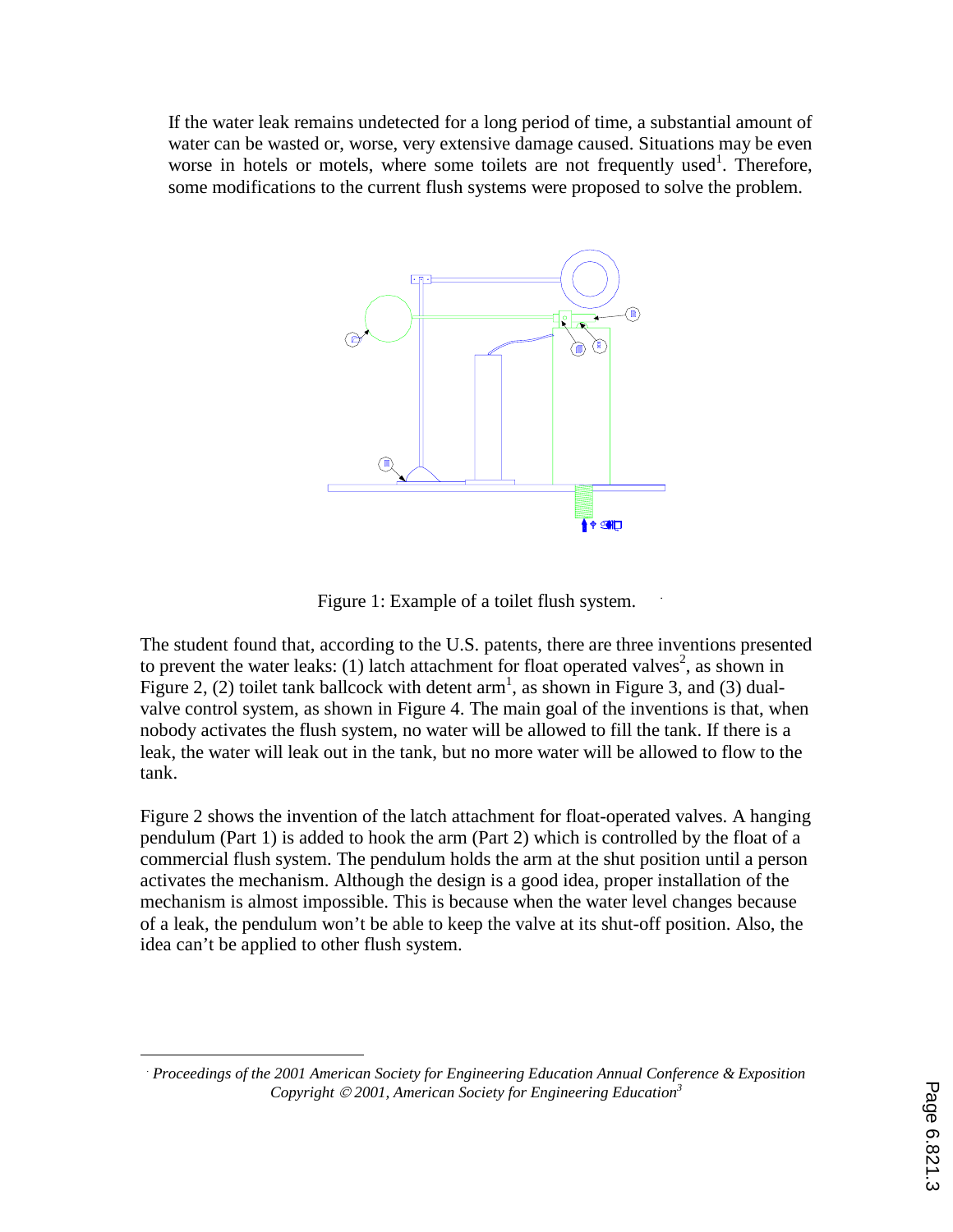

Figure 2: Latch attachment design.

In Figure 3, an adjustable detent arm (Part1) pivotally mounted above the ballcock float system is to swing into a latching position below the float and thereby prevents the float from lowering except pursuant to an intentional flush of the tank. The mechanism seems to be effective, however, adjustments are needed because of different water shut-off levels. The user needs to keep holding down the activating handle until the float (Part 2) goes down. From the nature of the design, the mechanism can't be applied to the other flush system shown in Figure 2. In addition, because of the weight of the mechanism, a user will feel a heavier resistance when activating the flush system.



Figure 3: The ballcock mechanism.

 .  *Proceedings of the 2001 American Society for Engineering Education Annual Conference & Exposition Copyright 2001, American Society for Engineering Education<sup>4</sup>*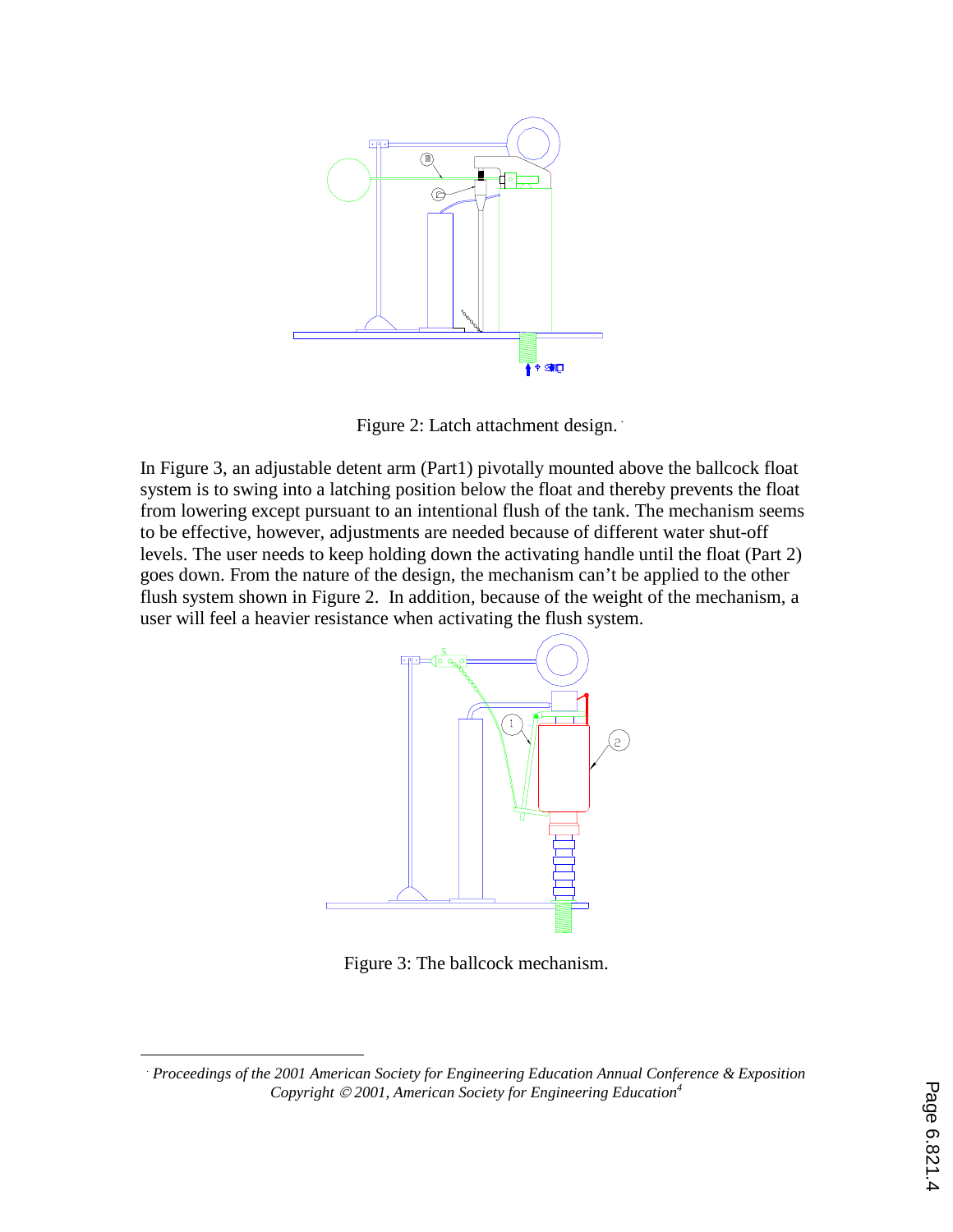Figure 4 shows a dual-valve control system<sup>3</sup>. In addition to the top valve that all the flush systems have, a pin valve (Part 3) is added to the bottom of the stand-up tube. When a person activates the handle, a small activating pin (Part 1) is extended to push one end of a pivot mechanism (Part 2). The other end of the pivot mechanism opens the pin valve (Part 3). The water flow then pushes up a weight saddle (Part 4) and water starts to fill the water tank through the stand-up tube. When water reaches the shut-off level, the top valve is closed and the water flow inside the stand-up tube is also stopped. The weight saddle then sinks and pushes the pin valve back to the shut-off position and completes the operation cycle. In this design, if the pin valve is not activated, water is always in the shut-off position. Therefore, if there is a leak, water won't be allowed to fill to the tank.



Figure 4: Original conceptual design of a dual-valve system.

Although this design provides a good direction, it faces the following problems:

- (1) When the bottom valve is activated, water will go through the hose of the activating pin (Part 1) to the activating handle and shoot out of the water tank. The problem will also generate noises when water is shooting out.
- (2) The stroke of the activating pin is very critical to the design. If it is too short, the activating pin won't be able to open the pin valve. If it is too long, a reaction force will be generated to cause damages on the pin valve and at the mounting area of the activating pin. Besides, designing a mechanism to control the stroke is another problem. The design will not only increase the manufacturing cost but also need adjustments during and after the installation.
- (3) Because of the nature of the pivot mechanism, the base diameter of the stand-up tube will have to be enlarged, as shown in Figure 4. The situation will cause problems when applying the invention to different flush systems. The pivot mechanism may be clogged after being used a long period of time. Also, because

<sup>.</sup>  *Proceedings of the 2001 American Society for Engineering Education Annual Conference & Exposition Copyright © 2001, American Society for Engineering Education*<sup>5</sup>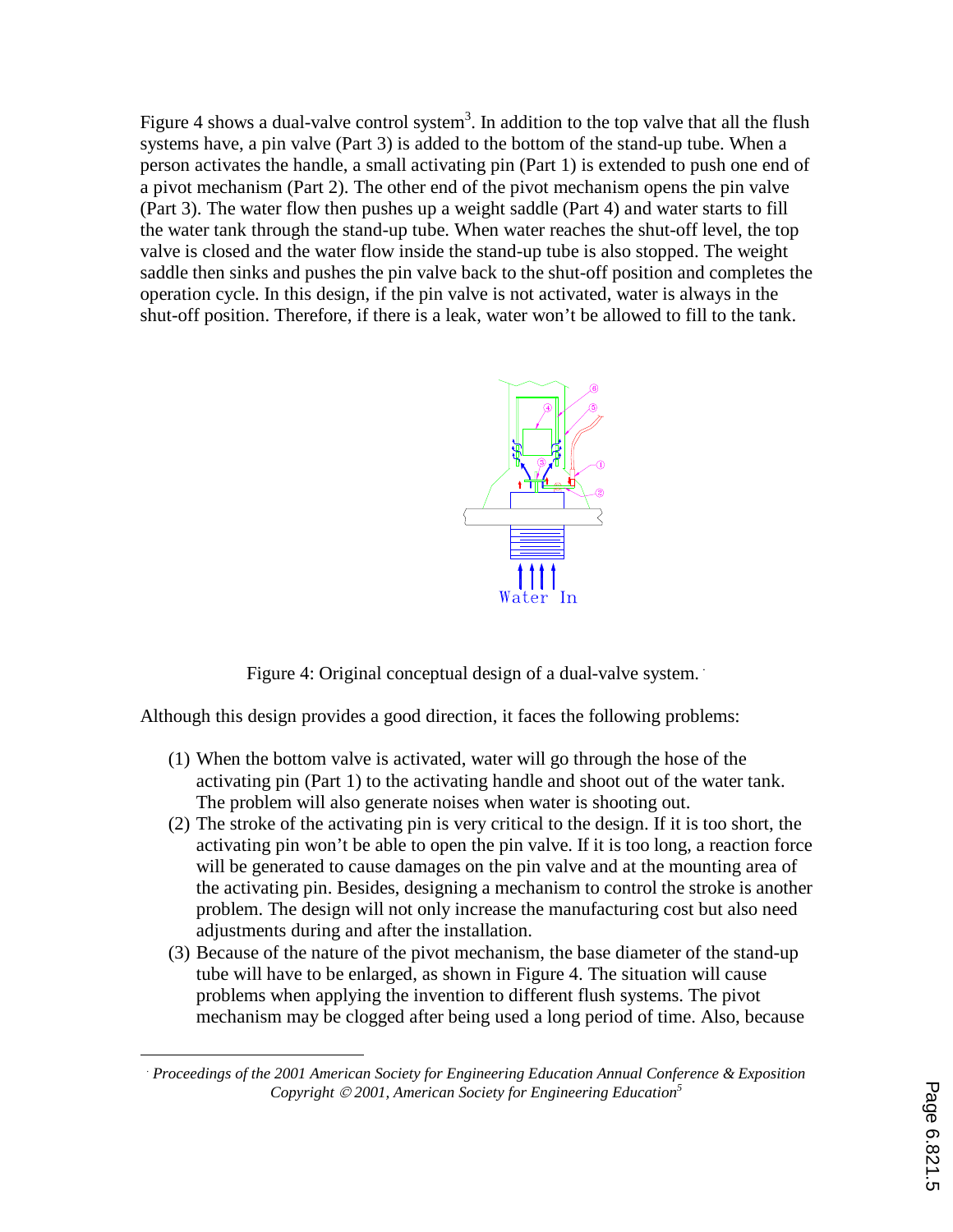of the weight of the new design, the user will also feel a heavier resistance when compared to the operation of regular flush systems.

Based on the natures of the inventions given in Figures 2 and 3, these two designs can't be applied to other flush systems. Therefore, students were asked to redesign the dualvalve control system by meeting the following requirements:

- (1) No water shoot out is allowed.
- (2) The diameter of the stand-up tube must be at its minimum size so that the design can be applied to different flush systems.
- (4) The user should not feel a heavier resistance when compared to the operation of regular flush systems.
- (5) The design must be reliable.
- (6) Installation of the system must be similar to that of the major flush systems.

Students were divided into two groups to perform the functional design. One group was to design the mechanism inside the stand-up tube and the other one to design the activation mechanism. They were also requested to make their prototype models and perform the functional tests.

# **III. Modified design and operating procedures**

When considering the requirement of not allowing water to shoot out of the water tank, the stand-up tube could not be drilled. Therefore, the force transmitted from the user to the pin valve could not be conventional. The two student groups worked independently and as a unit in brain storming for solutions, after several ideas were investigated and deemed unfeasible, the idea of using the nature of magnets<sup>4</sup> to achieve the purpose was adopted. Figure 5 shows the modified design. When a person pulls up the cord (Part1), the magnetic force (Part 2) pushes the pin-stop block (Part 3) to the right and leaves an opening space for the pin (Part 4) to move up. Water starts to flow into the tank through the stand-up tube. The mechanism is simpler than the design given in Figure 4 and, as a result, the diameter of the stand-up tube could also be minimized to 2.0 inches. Furthermore, since the weight of the magnet is very light, the user won't feel a heavier resistance when compared to the operation of regular flush systems. Response of the mechanism was almost instantaneous and there was no need to keep holding the activating handle, such as the design problem given in Figure 3. .

<sup>.</sup>  *Proceedings of the 2001 American Society for Engineering Education Annual Conference & Exposition Copyright 2001, American Society for Engineering Education<sup>6</sup>*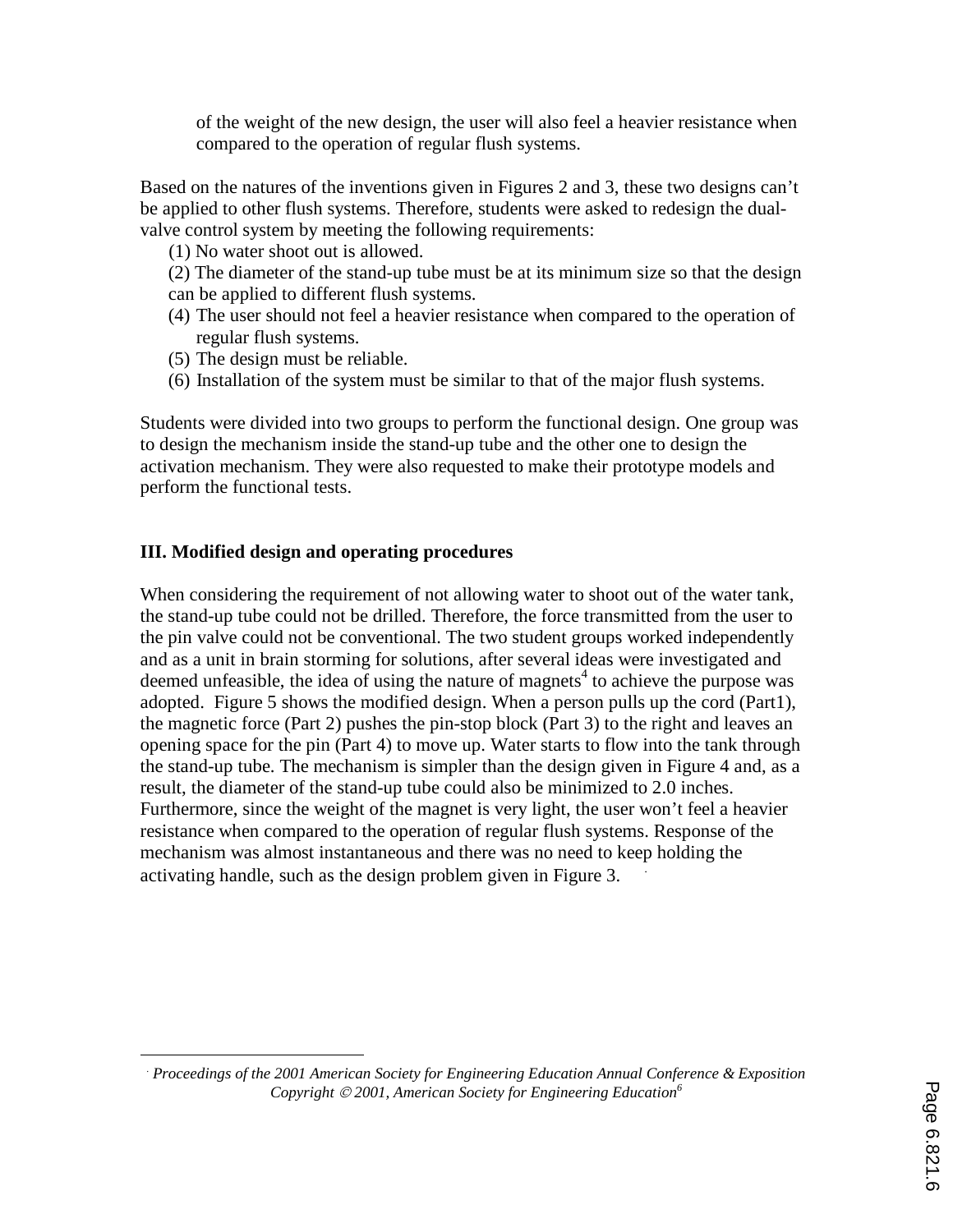

Figure 5: A magnetic activating mechanism.

Three prototypes were manufactured and tested for the design functionality and reliability. Operation procedures of the new design are as follows: .

(1) Initially, the top valve (Part 9) is closed and there is no water flow inside the stand-up tube. Figure 6 shows the situation.



Figure 6: No water flows.

(2) As shown in Figure 7, when a person activates the flush system, he/she also pulls up the magnet (Part 2) to the top position. The magnet then pushes the pin-stop

<sup>.</sup>  *Proceedings of the 2001 American Society for Engineering Education Annual Conference & Exposition Copyright © 2001, American Society for Engineering Education<sup>7</sup>*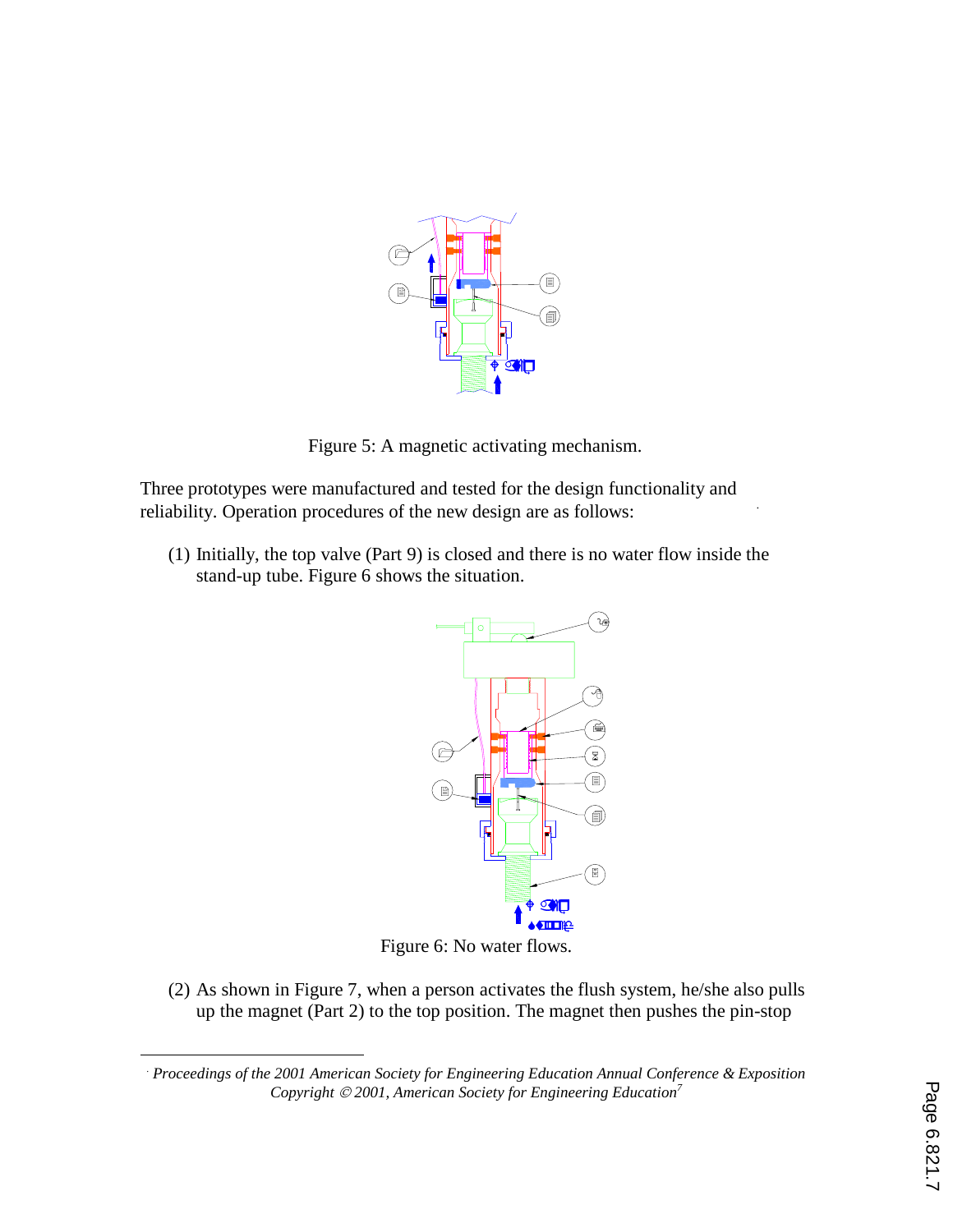block (Part 3) to the right. In the meantime, the top valve is already opened and water starts to push the pin (Part 4) against the opening space of the pin-stop block (Part 3) and opens the pin valve. Water starts to fill the stand-up tube and flow into the tank immediately (Operation and modification of the pin valve is described in Appendix A.).

(3) In Figure 7, the four screws (Part 7) are used to control the linear movement of the weight saddle to reduce the noises when colliding with the inner surface of the tube. Figure 8 shows that water starts to fill the tank through the stand-up tube. The magnet drops back to its original position due to the gravity after the user releases the activating mechanism. .



Figure 7: Water starts to fill the stand-up tube.

<sup>.</sup>  *Proceedings of the 2001 American Society for Engineering Education Annual Conference & Exposition Copyright 2001, American Society for Engineering Education<sup>8</sup>*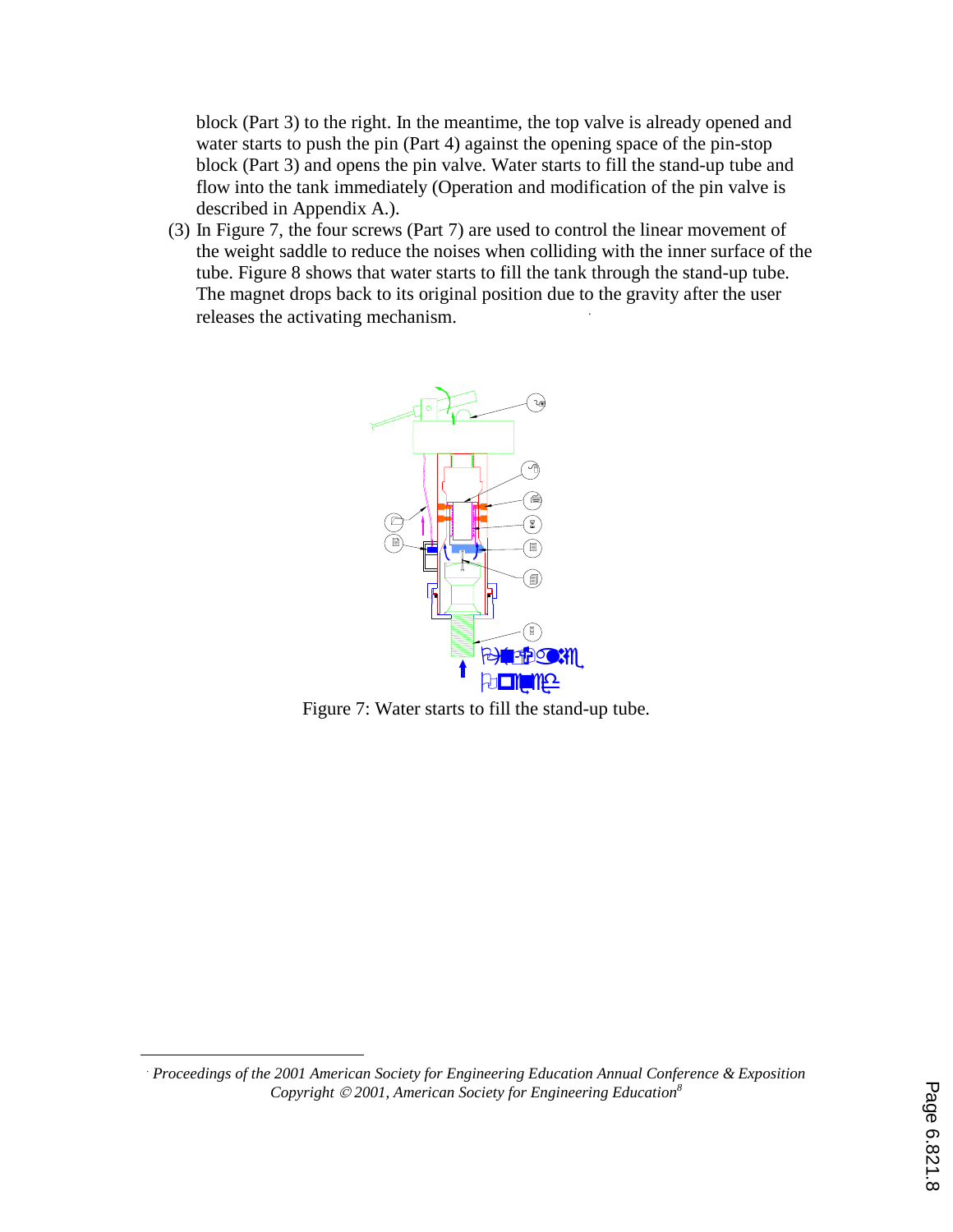

Figure 8: Water starts to fill the tank.

- (4) When the float reaches the shut-off level, it will shut off the top valve (Part 9) and water is stopped. .
- (5) When water is completely closed or when the water force inside the stand-up tube is smaller than the weight of the weight saddle, the weight saddle will sink and push the pin valve back to the closed position. In this case, the pin-stop block is pushed back to the left by a taper surface inside the stand-up tube (Part 6). Therefore, the block will push the pin valve back to its closed position, as shown in Figure 6.

In this design, if a leak occurs inside the tank, water won't be able to flow into the tank. This is because the weight saddle still shuts off the water through the lower pin valve until a person activates the system. The tank becomes empty and a person will be able to know that a leak has occurred. From Figures 9 and 10, it is shown that the system can be easily modified to fit two major flush systems.

.  *Proceedings of the 2001 American Society for Engineering Education Annual Conference & Exposition Copyright 2001, American Society for Engineering Education<sup>9</sup>*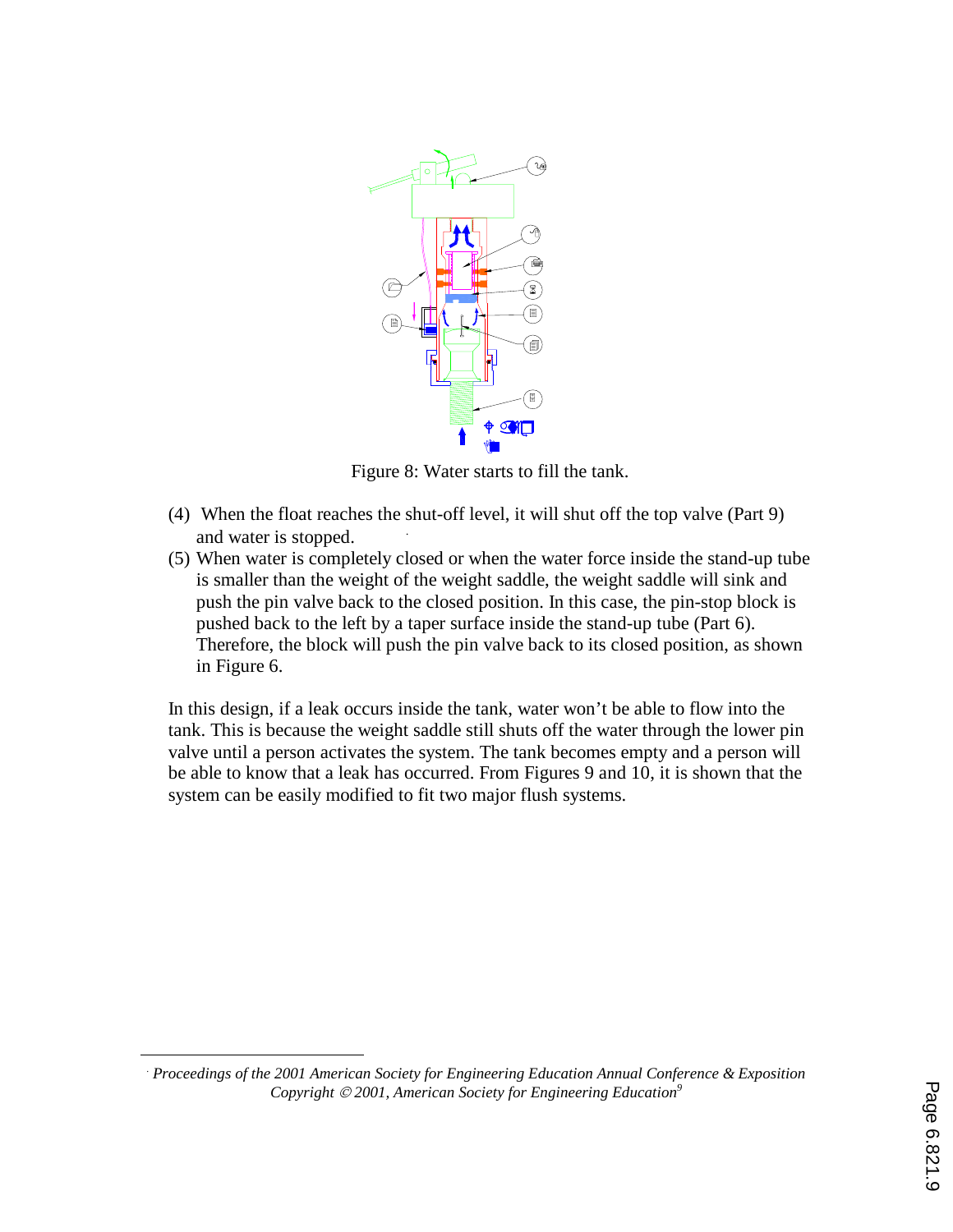

Figure 9: A dual-valve system is added to a commercial flush system.



Figure 10: The dual-valve system is easily modified to fit another flush system.

#### **IV. Summary**

In this project, students converted a conceptual design to a functional design of a product by considering the factors of manufacturing, installation, operation, reliability, and adaptability to different flush systems. A dual-valve system was re-designed, manufactured, and tested to stop leaks for a toilet system. Results show that a person can easily install the system without having special techniques and he/she won't feel any difference when compared to the operation of a regular flush system. In addition, since there is no drill on the stand-up tube, operation of the system is as quiet as that of a regular flush system. .

<sup>.</sup>  *Proceedings of the 2001 American Society for Engineering Education Annual Conference & Exposition Copyright 2001, American Society for Engineering Education<sup>10</sup>*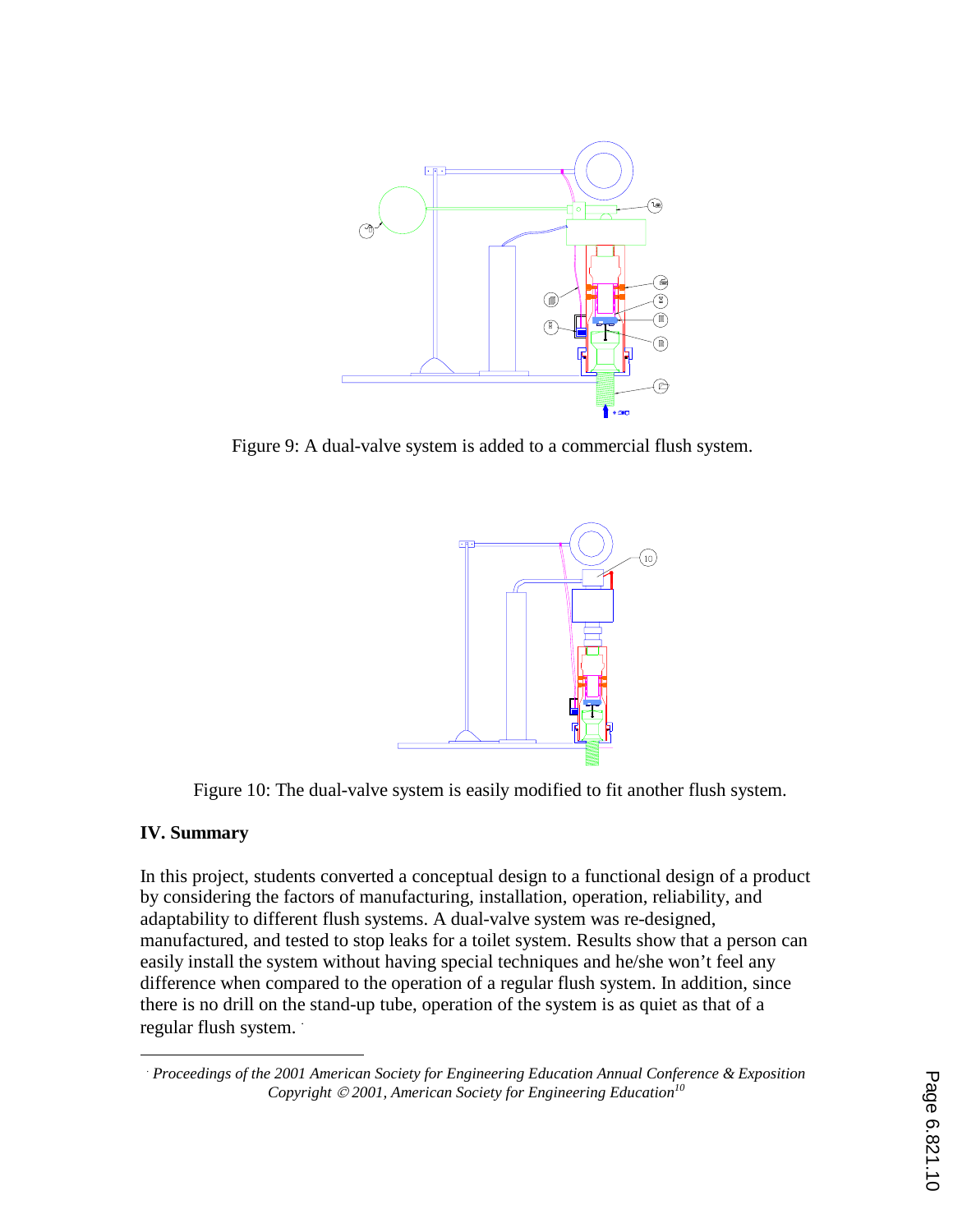### **Appendix A: Operation principle of the pin valve**

One of the key components in this design is the use of pin valve, which is also applied in one of the commercial float systems (Part10 of Figure 10). Operation procedures and a modification to this valve are as following:

(1) When the pin is at its lowest position, water (shown in arrowheads of Figure 11) goes through the top level of the rubber and stops the water. Since the water-seal area (downward arrowheads in Figure 11) is larger than the inlet area (upward arrowheads in Figure 11), water is at shut-off position. One can see that the force required to push the pin down is very small.



Figure 11: The valve is at shut-off position when the pin is pushed down.

(2) When the pin is at its highest position, as given in Figure 12, water escapes from the top area of the rubber. Figure 13 shows that, due to the unbalance of the water pressure on the top and the bottom sides, water pushes the rubber up and starts to fill the tank. To make the pin functional, position of the pin movement must be well controlled by the activating mechanism.

 $\overline{a}$ 

<sup>⋅</sup> *Proceedings of the 2001 American Society for Engineering Education Annual Conference & Exposition Copyright © 2001, American Society for Engineering Education*<sup>11</sup>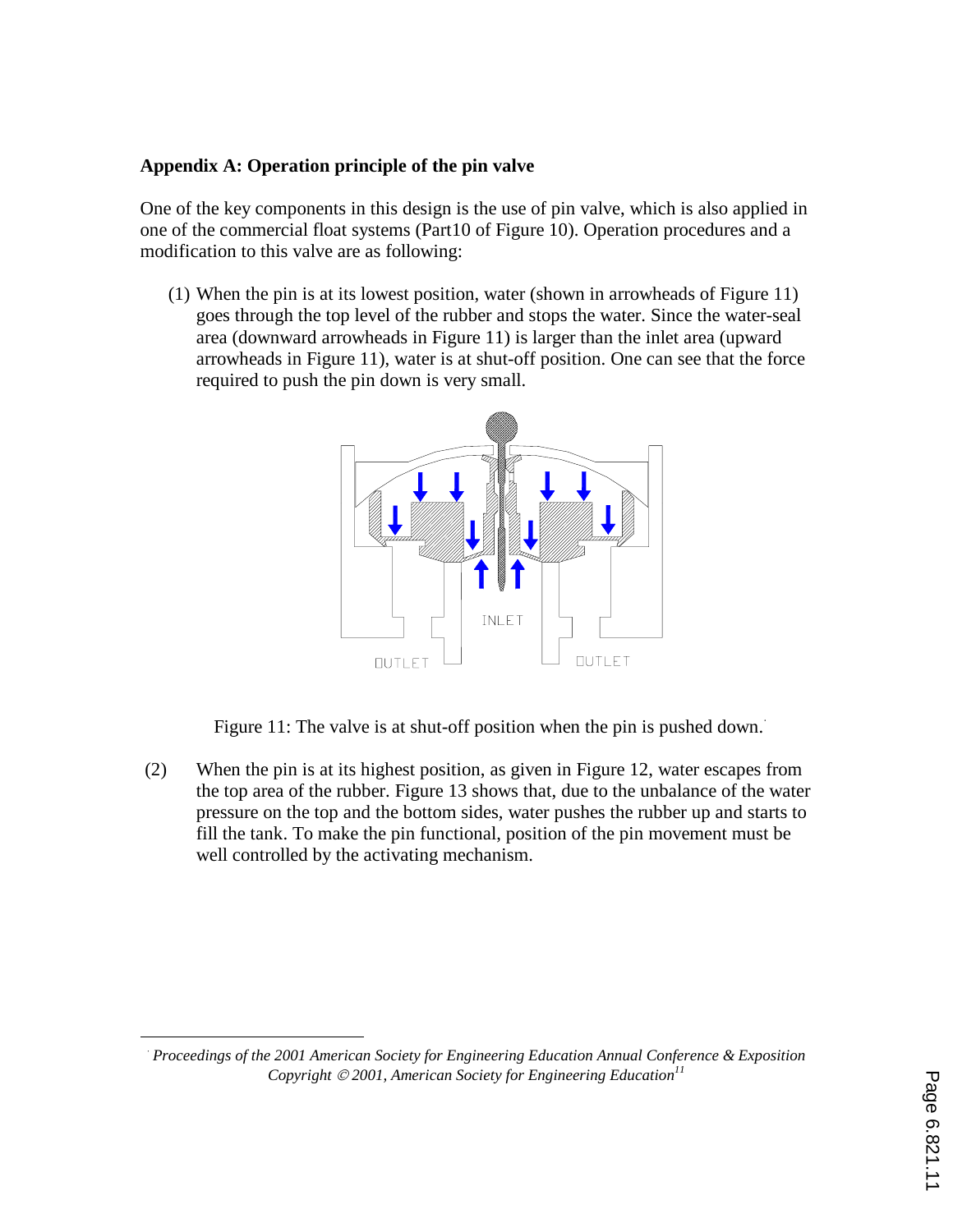

Figure 12: Water escapes from the top when the pin is pushed up.



Figure 13: Water starts to fill the tank when the pin is pulled up.

(3) In this design, since water will push the pin against the opening space of the pinstop block, the pin may be off its position. Therefore, a small block is welded to the bottom of the pin to control its movement, as given in Part1 of Figure 14. ⋅

 $\overline{a}$ 

*Proceedings of the 2001 American Society for Engineering Education Annual Conference & Exposition Copyright 2001, American Society for Engineering Education<sup>12</sup>*